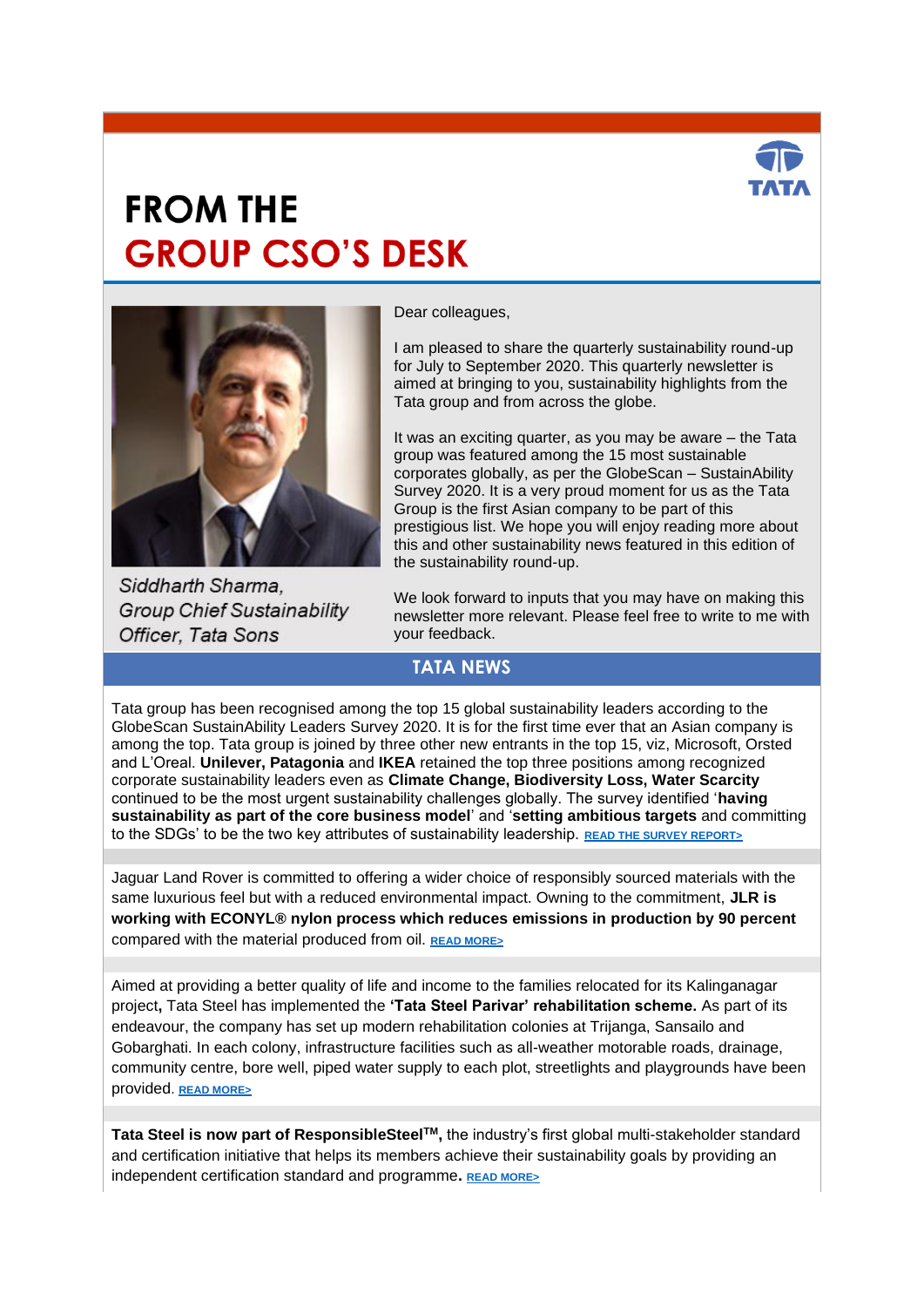**Tata Projects recently handed over the Kasaragod COVID Hospital to the Chief Minister of Kerala, Pinarayi Vijayan**. This is a first-of-its-kind, 551-bed COVID hospital, designed and built from ground in the shortest possible timeframe (less than 100 days) — including designing, building and commissioning of facility**. [READ MORE>](https://www.tataworld.com/news/openinside/tata-projects-hands-over-kasaragod-covid-hospital)** 

**Tata Starbucks announced two stores in India operated entirely by women**, creating more opportunities for women employees to demonstrate their leadership in the workplace as part of its ongoing commitment to diversity, equity and inclusion. **[READ MORE>](https://www.tataworld.com/news/openinside/tata-starbucks-opens-two-all-women-stores-in-india)**

Tata Power, India's largest integrated power utility, has achieved **a new milestone by signing a power purchase agreement (PPA) with Tata Motors to commission India's largest carport**. With 6.2MWp capacity, the project is expected to reduce 1.6 lakh tonne of carbon emissions for Tata Motors during its lifetime. **[READ MORE>](https://www.tataworld.com/news/openinside/tata-power-signs-a-ppa-with-tata-motors-for-carport)**

By signing of a solar energy power purchase agreement with Tata Power**, IHCL hotels in Mumbai will get ~60% energy from green sources and will reduce nearly 22,000 tonnes of CO<sup>2</sup> emissions** on an annual basis which translates to a carbon reduction equivalent of approximately 7,200 cars off the road. **[READ MORE>](https://www.tataworld.com/news/openinside/tata-power-solar-energy-for-ihcl-mumbai-hotels)**

**The group celebrated Tata Volunteering Week 14 (TVW14) from 5th September to 7th October as employees Worked From Heart, while working from home. TVW14** offered volunteering specially curated opportunities to employees, family members and retired Tata colleagues. The pandemic has not let the spirit of volunteering diminish as this edition observed volunteering in a whole new way wherein volunteers conducted largely online-based projects and did their bit for the community. Over 37,000 volunteers from 37 Tata companies across 80+ cities contributed over 1.2 lakh volunteering hours by curating over 2,500 activities benefitting over 2.5 lakh individuals.

### **RECOGNITION**

**Tata Chemicals bags third spot in Responsible Business Ranking 2020,** a study carried out by Futurescape that uses the ESG framework. Over 90 parameters are used to map India's top companies on ESG metrics. Key action themes for companies included renewable energy, water, waste and data privacy. **[READ MORE>](https://www.tataworld.com/news/openinside/tata-chemicals-bags-third-spot-in-responsible-business-ranking-2020)**

Tata Power Skill Development Institute (TPSDI), has always strived to bridge the skill development gap in the Indian power sector by training youth with employable skills. Recognising this effort, **TPSDI was conferred with 'gold' at the 2020 Brandon Hall Group HCM Excellence Awards**. **[READ MORE>](https://www.tataworld.com/news/openinside/tpsdi-wins-2020-brandon-hall-group-hcm-excellence-gold)**

### **NEWS FROM AROUND THE WORLD**

At the beginning of a crucial decade for climate action, Energy Transitions Commissions' (ETC) report Making Mission Possible, brings together the best of the ETC's analyses to date in a single, comprehensive and compelling narrative on **how to reach net-zero emissions globally by midcentury and what milestones need to be achieved in the 2020s to put 2050 objectives within reach**. **[READ THE EXECUTIVE REPORT>](https://www.energy-transitions.org/wp-content/uploads/2020/09/Making-Mission-Possible-Executive-Summary-English.pdf)**

Every CEO should anticipate at least one major shock in their tenure and prepare and lead accordingly. While there is a growing body of analysis emerging on COVID-19 impacts, most of the work is still focused on the immediate response. WBCSD's 'Building long term business resilience: Vision 2050' Issue Brief explores how companies can improve their long-term thinking and planning and better prepare for future events and disruptions by a) Exploring the **key attributes of resilient organizations and systems** b) Distilling **emerging lessons from private sector responses to the COVID-19** and other disruptions c) Providing recommendations on **how companies can increase**